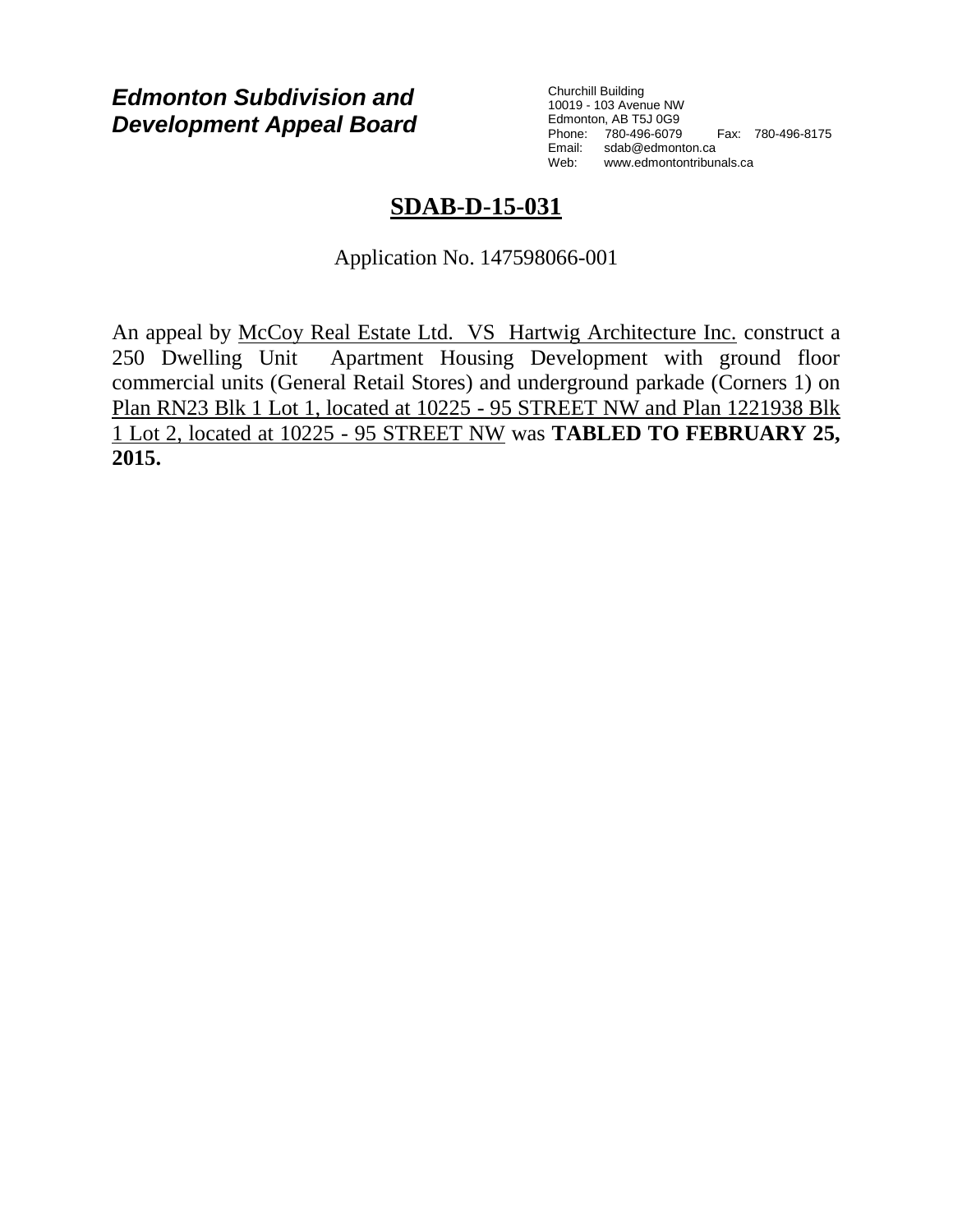# *Edmonton Subdivision and Development Appeal Board*

Churchill Building 10019 - 103 Avenue NW Edmonton, AB T5J 0G9 Phone: 780-496-6079 Fax: 780-496-8175 Email: sdab@edmonton.ca<br>Web: www.edmontontribur Web: www.edmontontribunals.ca

DATE: February 27, 2015 PROJECT NO.: 161959978-002 FILE NO.: SDAB-D-15-032

## **NOTICE OF DECISION OF THE SUBDIVISION AND DEVELOPMENT APPEAL BOARD**

This appeal dated January 16, 2015, from the decision of the Development Authority for permission to:

Construct a rear uncovered deck (irregular, 6.10 metres by 6.10 metres at 1.32 metres in Height), hot tub, and swimming pool (all existing without permits)

on Plan 0626545 Blk 15 Lot 70, located at 815 - Hardy Place NW, was heard by the Subdivision and Development Appeal Board at its hearing held on February 12, 2015. The decision of the Board was as follows:

# SUMMARY OF HEARING:

At the outset of the appeal hearing, the Presiding Officer confirmed with the parties in attendance that there was no opposition to the composition of the panel.

The appeal was filed on time, in accordance with Section 686 of the Municipal Government Act, R.S.A. 2000, c. M-26.

The Board heard an appeal of the decision of the Development Authority to approve an application to construct a rear uncovered deck (irregular, 6.10 metres by 6.10 metres at 1.32 metres in Height), hot tub, and swimming pool (all existing without permits), with variances granted in the allowable projection into the Rear Setback and the deficiency in the minimum required Side Setback, subject to conditions. The subject Site is zoned RSL Residential Small Lot Zone. The approved development permit application was subsequently appealed by an adjacent property owner.

The Board notes that no letters were received in support or in objection to the proposed development.

The Board heard from Mr. Brown, the Appellant, who made the following points: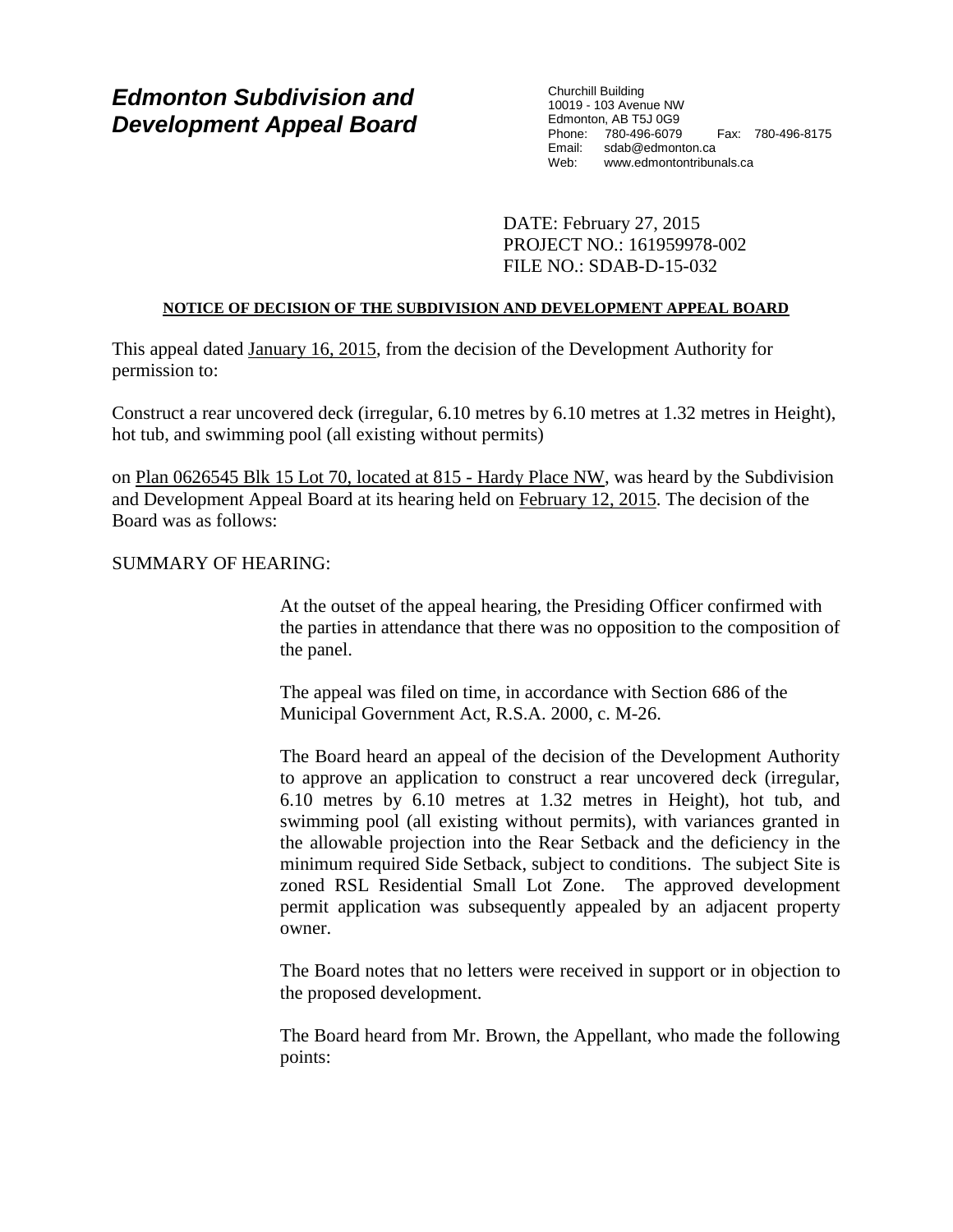- 1. In his opinion, there is a calculation error. A rear setback of 7.50 metres is allowed in the RSL Residential Small Lot Zone and a 2.00 metres projection is allowed. Therefore, there should be a 5.50 metres distance between the rear edges of the deck to the property line.
- 2. He has utilized a measuring tape and determined that there is approximately 4.4 metres from the rear edge of the deck to the fence, and therefore, an additional 1.10 metres is required.
- 3. The Respondent can see over the fence and peer into his backyard when standing on the deck, which creates a privacy impact.
- 4. He provided the Board with photographs 1 to 4 showing the height of the neighbouring deck taken from his kitchen window, marked Exhibit  $A$ ".
- 5. He has also utilized Google Maps and determined that there is approximately 4.78 metres from the rear edges of the deck to the fence line. By either of these two calculations, the information stated within the development permit was incorrect.
- 6. The subject property is for sale and this was the opportunity to address his concerns.
- 7. The grade on the subject property slopes toward the south rear fence line.
- 8. He is concerned about the saturation of his grass west of the hot tub and swimming pool. He was unsure if the water was derived from leaking or splashing of water by the users of the swimming pool.

In response to questions by the Board, Mr. Brown provided the following information:

- 1. He stated that there is a significant north-south slope of the grade commencing approximately at the mid-point of the house.
- 2. The saturation of his rear yard along the fence line spans approximately 4 to 5 feet.
- 3. There has been water pooling on the sidewalk south of the Respondent's property.
- 4. He confirmed that elevated decks are characteristic of the neighbourhood.
- 5. He stated that while it is possible to see into the neighbouring properties' backyards when he is sitting on his deck; it is not possible to see his neighbours sitting on their deck from inside his home.

The Board then heard from Mr. M. Bastura, the Respondent, who made the following points: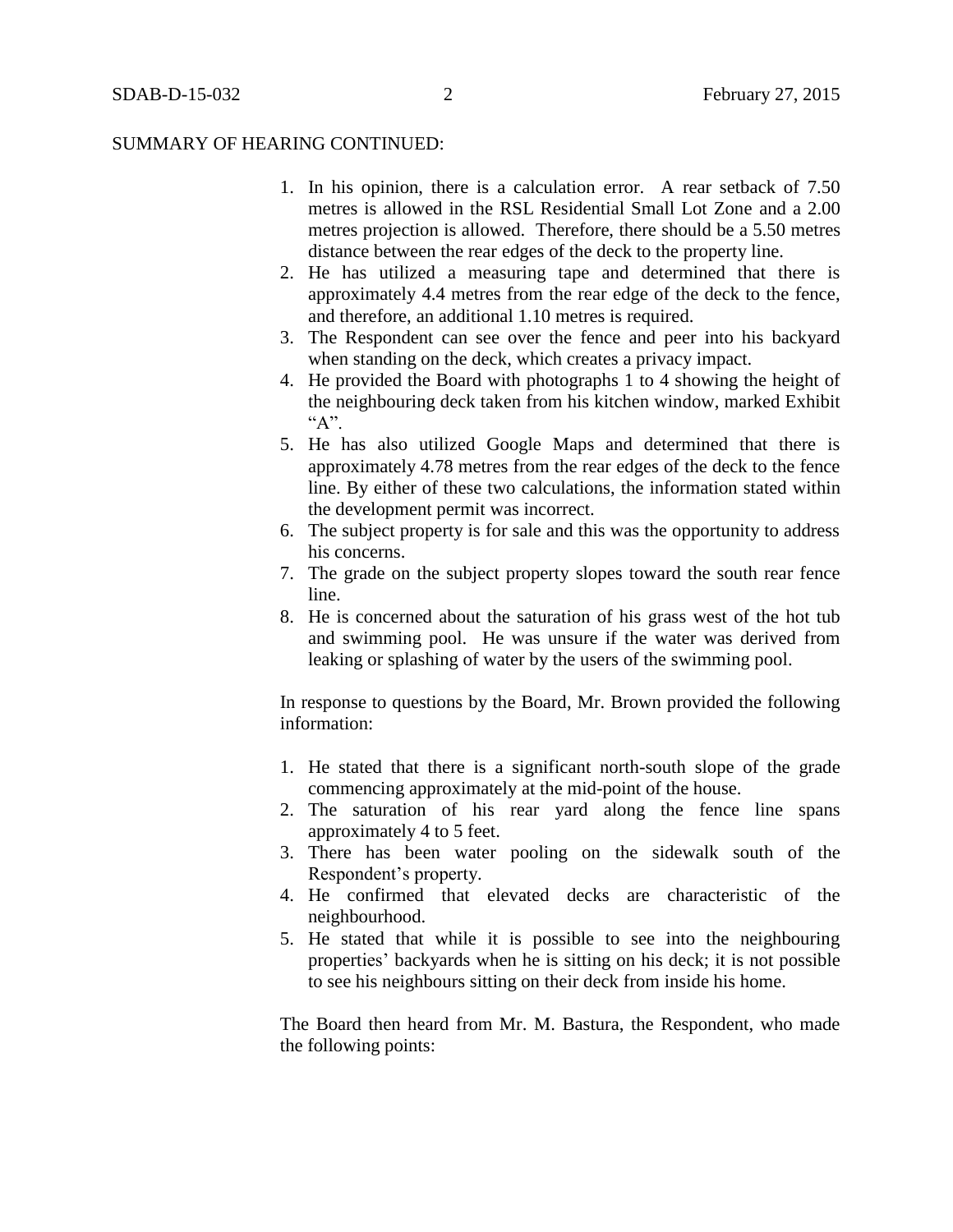- 1. He purchased the property in 2009 without any landscaping completed. However, a standard deck was provided by the builder of the house.
- 2. Landscaping in the front and rear yards of the property was professionally completed in 2010.
- 3. He provided the Board with a site plan and photographs of his house and the neighbouring properties, marked Exhibit "B".
- 4. He referred to his photographs which depicted a direct view of the Appellant's kitchen from his deck; a direct view of the neighbour's deck to the east; and decks of neighbouring properties to the south across Hemingway Road, which are visible above the fence line.
- 5. He stated that the development of two-storey houses on small lots is common in new subdivisions which results in no privacy between neighbouring properties.
- 6. He referred back to his photographs and stated that he could easily look into the Appellant's rear yard from the second floor window of his home.
- 7. He stated that the noise generated from the Appellant's rear yard can be heard from the second floor window of his home in the summer. It is an unavoidable situation given the lack of separation space between both houses.
- 8. He referred to Photograph #7 from Exhibit "B" which was taken at ground level and shows a clear view into the Appellant's property.
- 9. Photograph #7 also shows a red mark placed on the existing deck depicting where the deck would be allowed to project as per the requirements of the Zoning Bylaw.
- 10. In his opinion, the additional projection of his deck does not make a difference in privacy on the Appellant's property.
- 11. The rear yard of the Appellant's property is flat along the fence line which impedes proper drainage on the lot which is the cause of saturation.
- 12. In terms of privacy issues, he stated that the Appellant's rear yard does not have any vegetation and could plant some poplar or deciduous trees to address the privacy issue.
- 13. The Appellant has never discussed his concerns of the development with him.
- 14. He constructed the deck, hot tub, and pool for his children, and it is his belief that the development will increase the property value of his home.
- 15. He referred to a voicemail message on his cellular phone from the neighbouring property owner to the east stating that she did not have concerns with the development.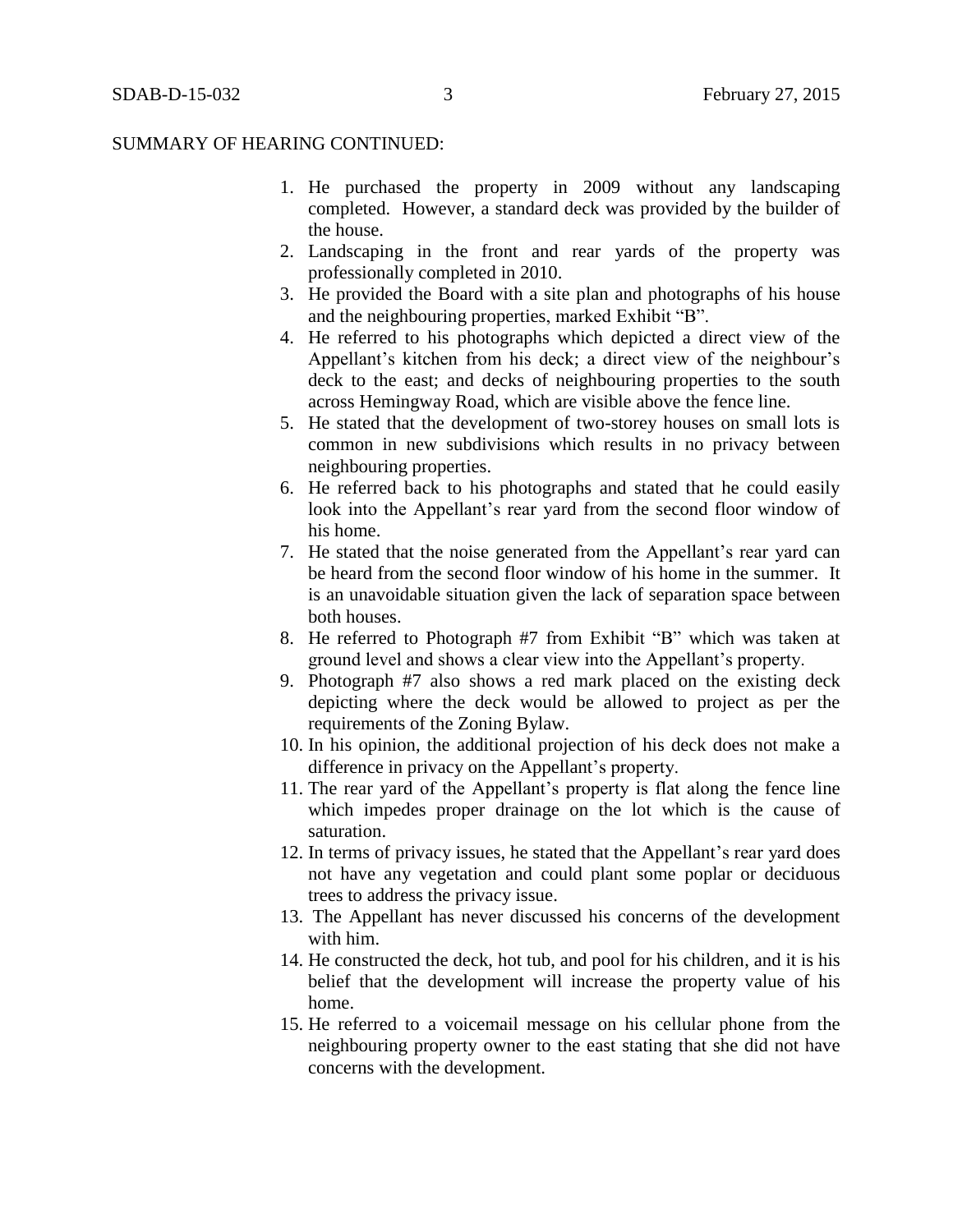16. In his opinion, the development does not negatively impact the neighbouring properties.

In response to questions by the Board Mr. Bastura provided the following information:

- 1. The Site Plan in Exhibit "B" shows the measurement submitted to the Development Authority, which is the correct measurement.
- 2. The grade on his property slopes south toward the rear fence and slightly to the west toward the Appellant's property.
- 3. He was not aware that the development did not have a development or building permit until he began the process of selling his house.
- 4. The height of the deck matches the height of the swimming pool.
- 5. In response to whether the hot tub and the swimming pool are temporary structures, he conceded that it was a portable structure although it is located on a cement pad. He stated that the swimming pool can be disassembled.
- 6. He stated that there was a past incident in 2010 where one of the fittings on the hot tub was leaking and had to be replaced which could have created some of the saturation of grass in the Appellant's rear yard.

In rebuttal, Mr. Brown made the following points:

- 1. He tried to speak to the Respondent on several occasions regarding the saturation of grass on his property; however, the Respondent indicated that there was no issue.
- 2. He confirmed the southeast corner of his rear yard is above the final grade requirement as stated in his development permit and is finished with washed rock, drainage material, and fake grass.
- 3. He confirmed that the southeast corner of his rear yard is saturated along the south fence line from the hot tub.
- 4. Although he could plant trees to mitigate privacy issues, in his opinion, the Bylaw is in place for a reason and mitigating the privacy concern should not come at his expense.
- 5. In his opinion, privacy is an amenity within the neighbourhood. Although Hemingway Road is a busy street with a large amount of vehicular traffic, drivers cannot view past the fence of neighbouring properties. In addition, the orientation of the neighbouring houses and decks prevent intrusion of privacy when one is utilizing its deck.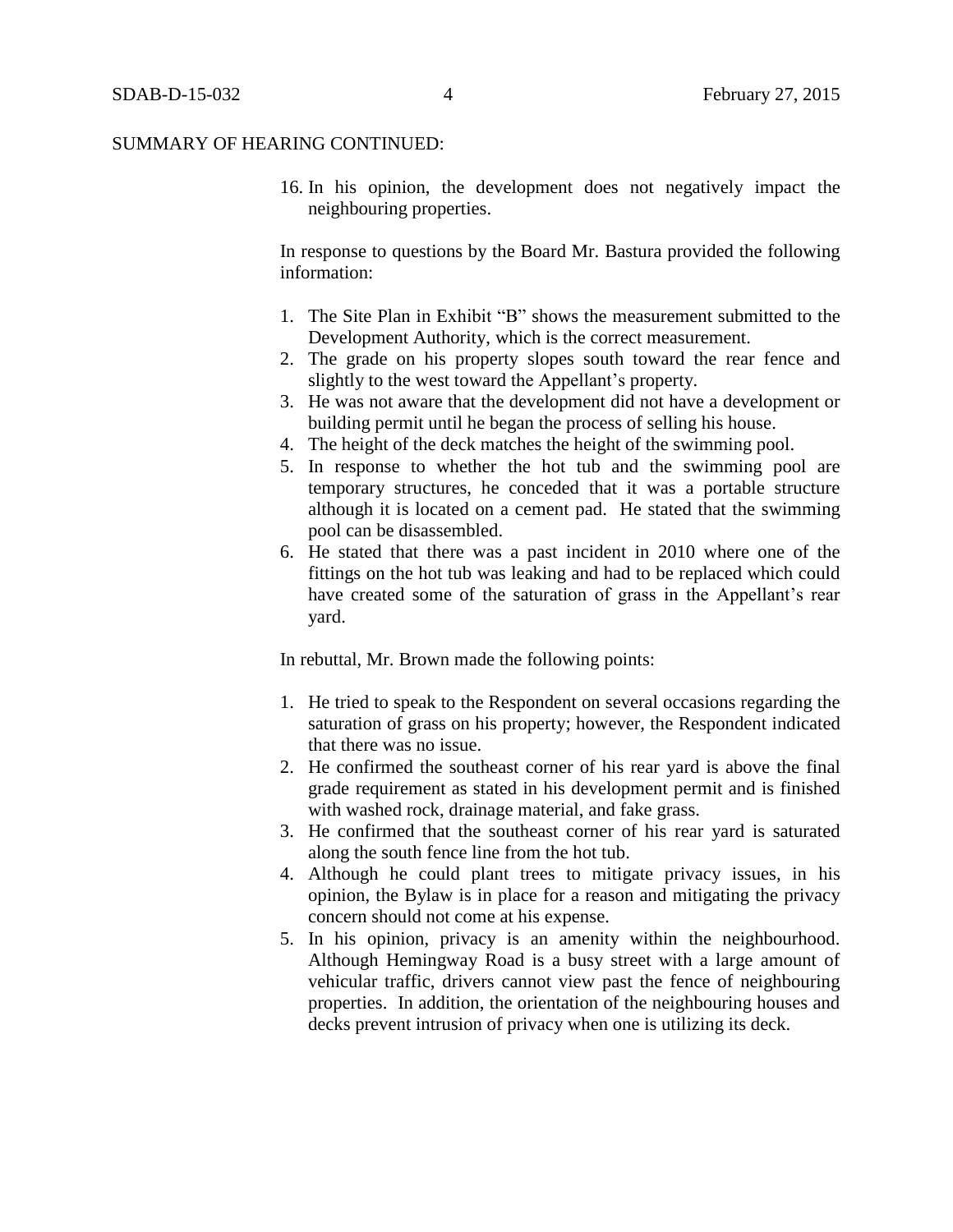In response to questions by the Board, Mr. Brown provided the following information:

- 1. With regard to whether or not the hot tub and swimming pool are temporary or portable, he stated that he was unsure; however, it appears to be portable.
- 2. He reiterated that his main concern is the additional 1.10 metres projection of the deck which will impact his privacy.

# DECISION:

that the appeal be DENIED and the decision of approval by the Development Authority CONFIRMED.

## Variances:

1. Section 44.3(a) relaxed - Platform Structures provided such projections do not exceed 2.0 metres into Setbacks or Separation Spaces with a depth of at least 4.0 metres

| Allowable Projection into the required Rear Setback: | 2.00 metres   |
|------------------------------------------------------|---------------|
| Existing Projection into the required Rear Setback:  | 2.03 metres   |
| Deficient By:                                        | $0.03$ metres |

2. Section 50.3(4)(b) relaxed – an Accessory building or structure shall be located not less than [0.9 me](javascript:void(0);)tres from the Side Lot Line, except where it is a mutual Garage erected on the common property line to the satisfaction of the Development Officer, or where a Garage is placed on the common property line in accordance with the provisions of the RPL Zone, or where the Accessory Building does not exceed the permitted fence height or in the case of Garage Suites, where the minimum Side Setback shall be in accordance with Section 87.

| Minimum required Setback from the Side Lot Line       |               |
|-------------------------------------------------------|---------------|
| (to hot tub):                                         | 0.90 metres   |
| Existing Setback from the Side Lot Line (to hot tub): | 0.30 metres   |
| Deficient By:                                         | $0.60$ metres |
| Minimum required Setback from the Side Lot Line       |               |
| (to swimming pool):                                   | 0.90 metres   |
| Existing Setback from the Side Lot Line               |               |
| (to swimming pool):                                   | $0.60$ metres |
| Deficient By:                                         | 0.30 metres   |
|                                                       |               |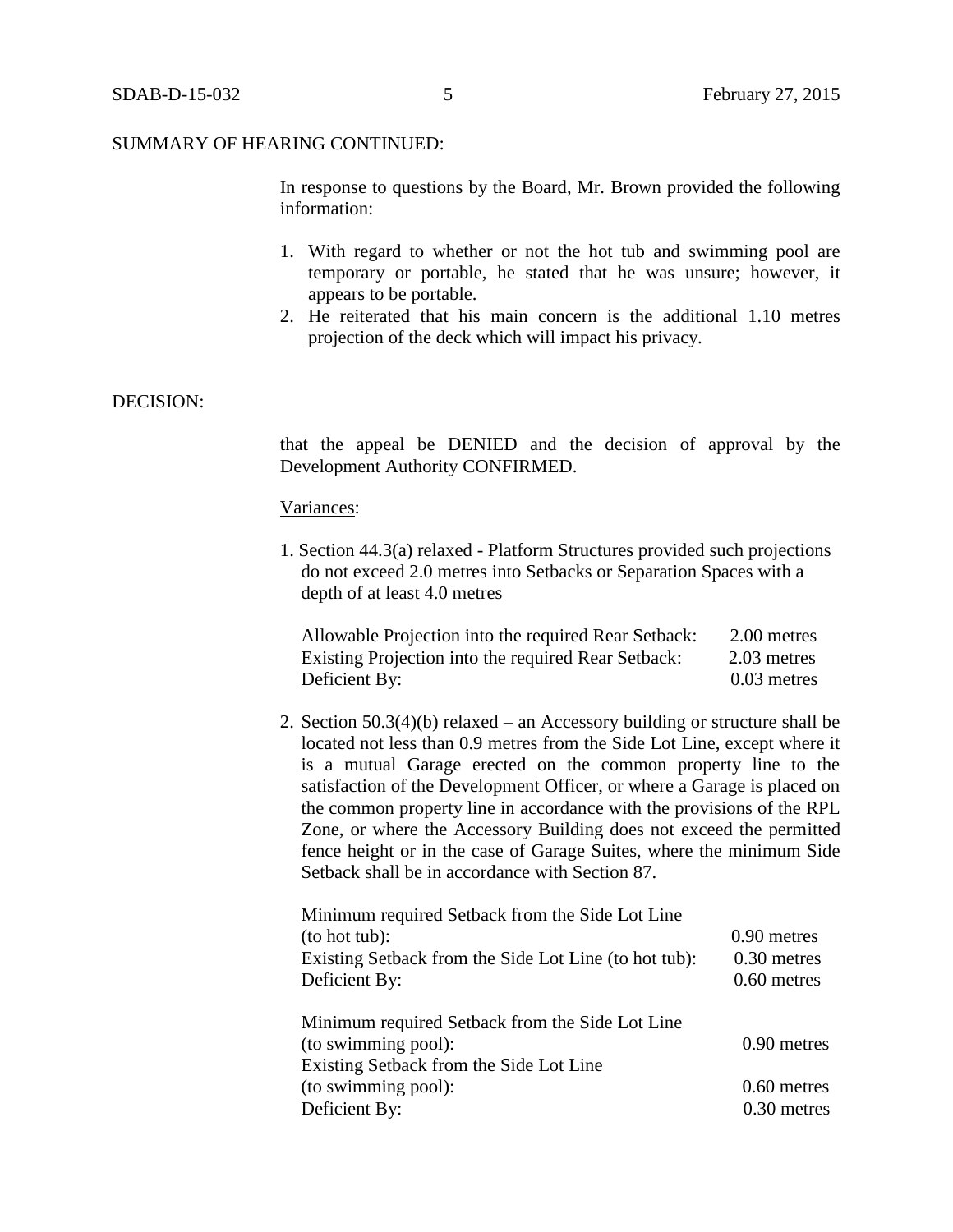## DECISION CONTINUED:

# **Conditions**

Any future deck enclosure or cover requires a separate development and building permit approval.

An approved Development Permit means that the proposed development has been reviewed only against the provisions of the Edmonton Zoning Bylaw. It does not remove obligations to conform with other legislation, bylaws or land title instruments such as the Municipal Government Act, the ERCB Directive 079, the Edmonton Safety Codes Permit Bylaw or any caveats, covenants or easements that might be attached to the Site. (Reference Section 5.2 of the Edmonton Zoning Bylaw 12800).

## REASONS FOR DECISION:

The Board finds the following:

- 1. The proposed development is Accessory to a Permitted Use in the RSL Residential Small Lot Zone.
- 2. Based on the evidence submitted, elevated Platform Structures are characteristic of the neighbourhood.
- 3. The Appellant's main concern is the projection of the Platform Structure into the required Rear Setback.
- 4. The Board determined that the Rear Yard measured from the foundation of the house to the Rear Lot Line is 11.57 metres based on the Real Property Report submitted as part of the Development Application.
- 5. The subject Platform Structure projects 6.10 metres from the rear foundation of the house. Therefore, a distance of 5.47 metres is provided from the rear edges of the deck to the Rear Lot Line. The minimum required Rear Setback is 7.50 metres and the maximum projection of a Platform Structure is 2.00 metres. Therefore, a Rear Yard of 5.5 metres in length is required. The correct variance (5.50 metres  $-5.47$  metres) is 0.03 metres.
- 6. The Board accepts the evidence of the Respondent that there is less privacy between neighbouring properties in the RSL Residential Small Lot Zone due to the size and width of the lots.
- 7. There is no objection to the proposed development from the immediate neighbour east of the subject Site and there is no letter of objection received from any neighbours south of the Site.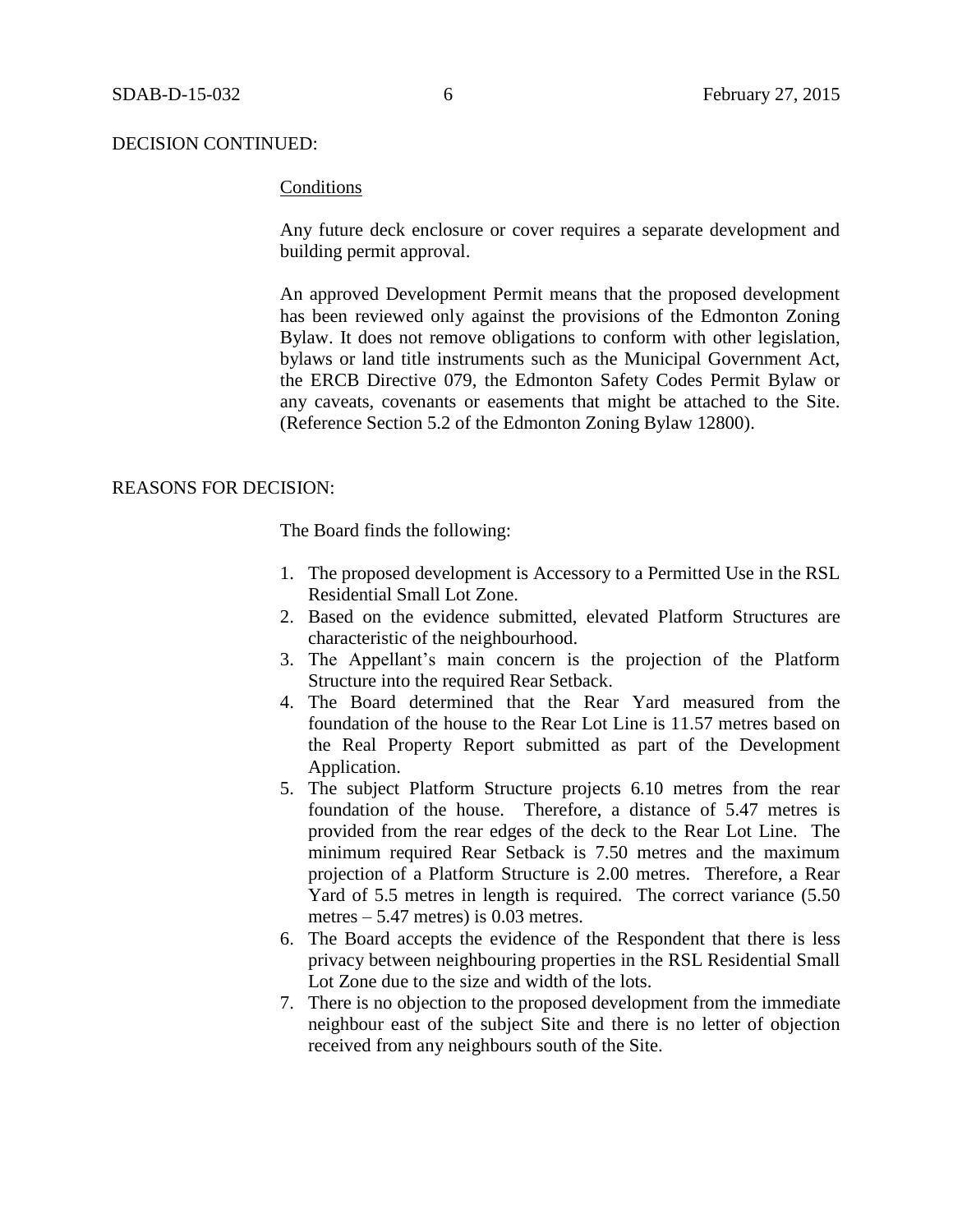## REASONS FOR DECISION CONTINUED:

- 8. Immediately south of the proposed development is an arterial road, which minimizes the impact for neighbours to the south of the site.
- 9. The Board is not satisfied that any water saturation concerns are due solely to the proposed development or that it would have any impact on the use or value of neighbouring properties
- 10. Based on the above, it is the opinion of the Board, that the proposed development will not unduly interfere with the amenities of the neighbourhood nor materially interfere with or affect the use, enjoyment or value of neighbouring parcels of land.

# **IMPORTANT INFORMATION FOR APPLICANT/APPELLANT**

- 1. **THIS IS NOT A BUILDING PERMIT.** A Building Permit must be obtained separately from the Sustainable Development Department, located on the 5th Floor, 10250 – 101 Street, Edmonton.
- 2. When an application for a Development Permit has been approved by the Subdivision and Development Appeal Board, it shall not be valid unless and until any conditions of approval, save those of a continuing nature, have been fulfilled.
- 3. A Development Permit shall expire and shall no longer be valid after one year from the date of approval of the Permit, if no construction has been initiated. However, if the permit holder is unable to proceed pending a court decision involving the proposed development, time shall not run until such proceedings are finally completed. For further information, refer to Section 22 of the Edmonton Zoning Bylaw, 12800.
- 4. Notwithstanding clause (3) above, if a Building Permit is issued for the development within the twelve month period, the Development Permit issued therefore shall not lapse unless and until the Building Permit so issued is cancelled or allowed to lapse by virtue of work not having commenced within the statutory minimum period.
- 5. This decision may be appealed to the Alberta Court of Appeal on a question of law or jurisdiction under Section 688 of the Municipal Government Act, R.S.A. 2000, c. M-26. If the Subdivision and Development Appeal Board is served with notice of an application for leave to appeal its decision, such notice shall operate to suspend the Development Permit.